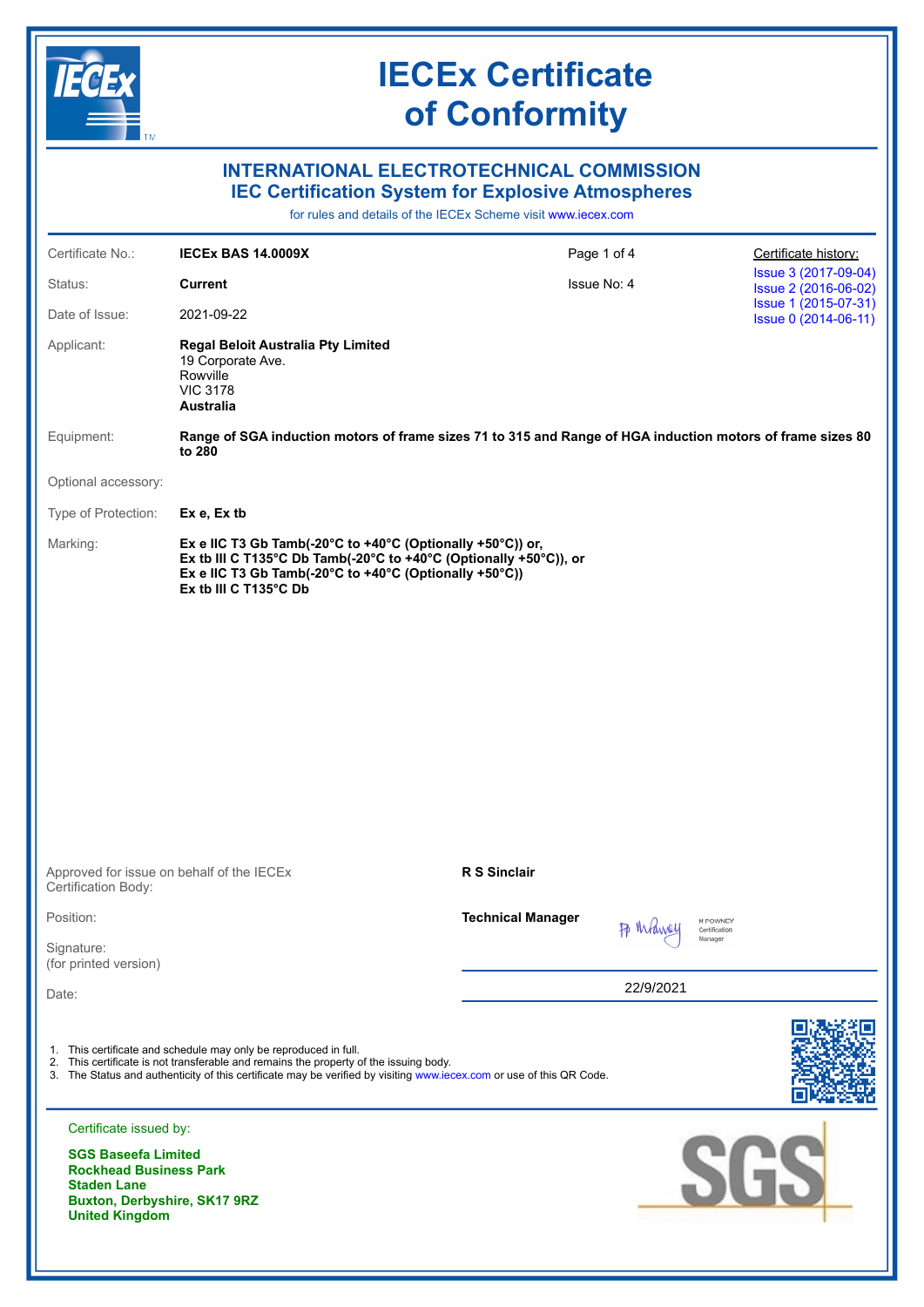

# **IECEx Certificate of Conformity**

| <b>TELESCOPE</b>                                                                                                                                                                                                                                                                                                                                                                                                                                                                                         |                                                                                                             |                       |                                                                                                                                                                     |  |
|----------------------------------------------------------------------------------------------------------------------------------------------------------------------------------------------------------------------------------------------------------------------------------------------------------------------------------------------------------------------------------------------------------------------------------------------------------------------------------------------------------|-------------------------------------------------------------------------------------------------------------|-----------------------|---------------------------------------------------------------------------------------------------------------------------------------------------------------------|--|
| Certificate No.:                                                                                                                                                                                                                                                                                                                                                                                                                                                                                         | <b>IECEX BAS 14.0009X</b>                                                                                   |                       | Page 2 of 4                                                                                                                                                         |  |
| Date of issue:                                                                                                                                                                                                                                                                                                                                                                                                                                                                                           | 2021-09-22                                                                                                  |                       | Issue No: 4                                                                                                                                                         |  |
|                                                                                                                                                                                                                                                                                                                                                                                                                                                                                                          |                                                                                                             |                       |                                                                                                                                                                     |  |
| Manufacturer:                                                                                                                                                                                                                                                                                                                                                                                                                                                                                            | <b>Regal Beloit Australia Pty Limited</b><br>19 Corporate Ave.<br>Rowville<br><b>VIC 3178</b><br>Australia  |                       |                                                                                                                                                                     |  |
| Additional<br>manufacturing<br>locations:                                                                                                                                                                                                                                                                                                                                                                                                                                                                | <b>Regal Beloit New Zealand Limited</b><br>18 Jomac Place, Avondale, Auckland<br>1026<br><b>New Zealand</b> |                       |                                                                                                                                                                     |  |
| This certificate is issued as verification that a sample(s), representative of production, was assessed and tested and found to comply with the<br>IEC Standard list below and that the manufacturer's quality system, relating to the Ex products covered by this certificate, was assessed and<br>found to comply with the IECEx Quality system requirements. This certificate is granted subject to the conditions as set out in IECEx Scheme<br>Rules, IECEx 02 and Operational Documents as amended |                                                                                                             |                       |                                                                                                                                                                     |  |
| <b>STANDARDS:</b><br>The equipment and any acceptable variations to it specified in the schedule of this certificate and the identified documents, was found<br>to comply with the following standards                                                                                                                                                                                                                                                                                                   |                                                                                                             |                       |                                                                                                                                                                     |  |
| IEC 60079-0:2011<br>Edition:6.0                                                                                                                                                                                                                                                                                                                                                                                                                                                                          | Explosive atmospheres - Part 0: General requirements                                                        |                       |                                                                                                                                                                     |  |
| IEC 60079-31:2013<br>Edition:2                                                                                                                                                                                                                                                                                                                                                                                                                                                                           | Explosive atmospheres - Part 31: Equipment dust ignition protection by enclosure "t"                        |                       |                                                                                                                                                                     |  |
| IEC 60079-7:2006-07 Explosive atmospheres - Part 7: Equipment protection by increased safety "e"<br>Edition:4                                                                                                                                                                                                                                                                                                                                                                                            |                                                                                                             |                       |                                                                                                                                                                     |  |
|                                                                                                                                                                                                                                                                                                                                                                                                                                                                                                          |                                                                                                             |                       | This Certificate <b>does not</b> indicate compliance with safety and performance requirements<br>other than those expressly included in the Standards listed above. |  |
| <b>TEST &amp; ASSESSMENT REPORTS:</b>                                                                                                                                                                                                                                                                                                                                                                                                                                                                    |                                                                                                             |                       | A sample(s) of the equipment listed has successfully met the examination and test requirements as recorded in:                                                      |  |
| Test Reports:                                                                                                                                                                                                                                                                                                                                                                                                                                                                                            |                                                                                                             |                       |                                                                                                                                                                     |  |
| GB/BAS/ExTR14.0040/00                                                                                                                                                                                                                                                                                                                                                                                                                                                                                    |                                                                                                             | GB/BAS/ExTR16.0152/00 |                                                                                                                                                                     |  |
| Quality Assessment Reports:                                                                                                                                                                                                                                                                                                                                                                                                                                                                              |                                                                                                             |                       |                                                                                                                                                                     |  |
| AU/TSA/QAR06.0012/10                                                                                                                                                                                                                                                                                                                                                                                                                                                                                     |                                                                                                             | AU/TSA/QAR07.0009/09  |                                                                                                                                                                     |  |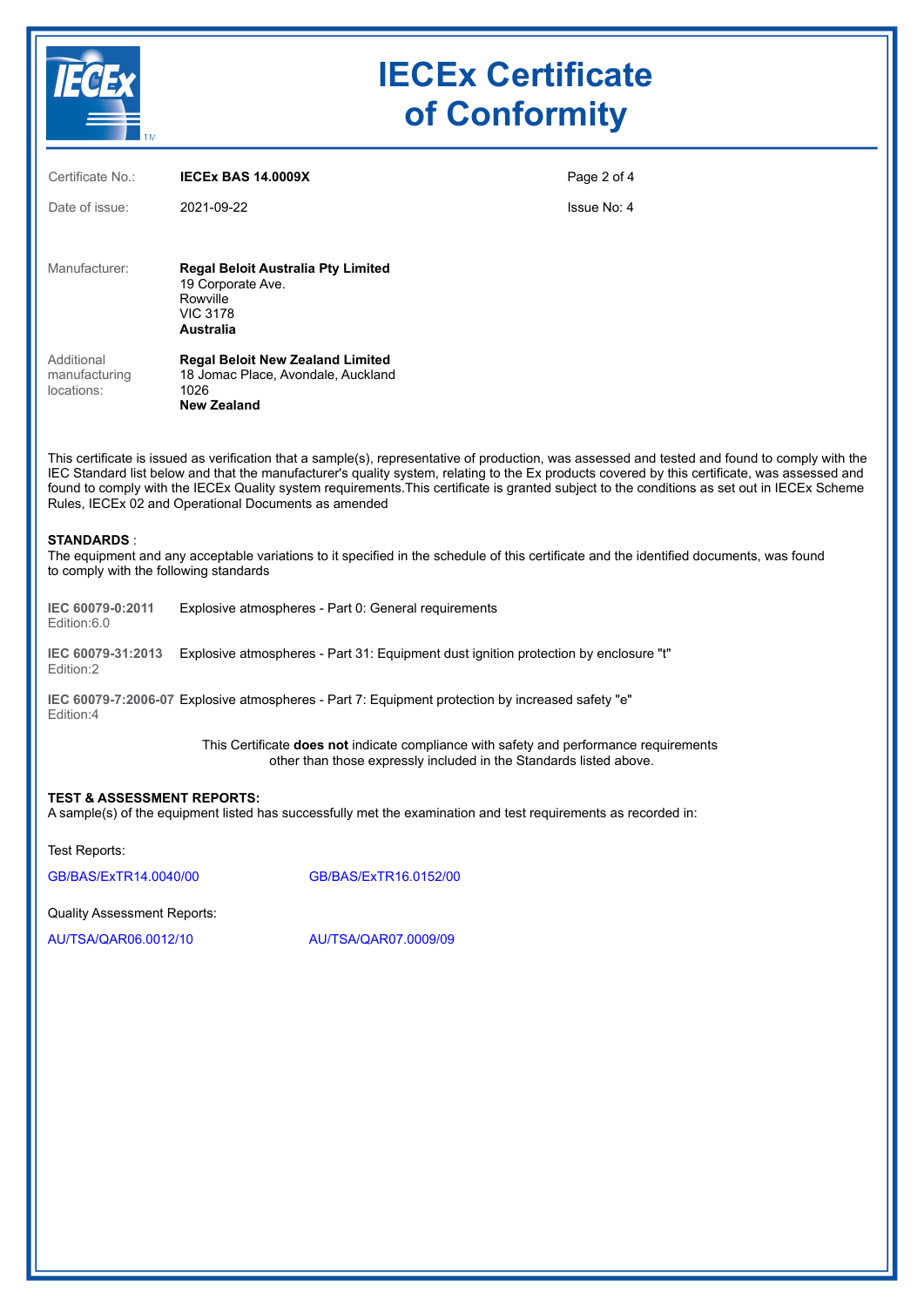

# **IECEx Certificate of Conformity**

Certificate No.: **IECEx BAS 14.0009X**

Date of issue: 2021-09-22

Page 3 of 4 Issue No: 4

**EQUIPMENT:**

Equipment and systems covered by this Certificate are as follows:

The SGA range of squirrel cage induction motors is manufactured from cast iron and comprises a main body with a separate bolt-on terminal box. The motors are designed to operate on 3 phase, 100V-800V and 40-60Hz power systems. Motors may be supplied with auxiliary terminal boxes as required for the connection of optional anti-condensation heaters, RTD's and thermistors. Motors are available as foot mounted, flange mounted or foot and flange mounted. The bearings have V-ring seals and the lid of the main terminal box has a nitrile rubber gasket seal, which gives the motors an IP rating of at least IP55. A gamma seal is available to give the motors an IP66 rating. Electrical connection is via a threaded entry in the main terminal box wall, designed to accommodate either a gland or conduit.

The HGA range of motors is generally identical to the SGA range, other than changes made to improve efficiency. These include changes to the core length, winding design current density (achieved through an increased amount of copper in the windings) and provision of a low loss fan.

See Annex for further details.

#### **SPECIFIC CONDITIONS OF USE: YES as shown below:**

1. The equipment may present a potential electrostatic charging hazard; the user instructions shall be followed in order to minimize the risk of electrostatic discharge.

2. For arrangements which include a separate motor driven cooling fan, these shall be tested to verify that the rating of the cooling fan motor is not exceeded.

3. The thermal protection devices, when fitted to the motors with VVVF drives, shall be connected into the motor control circuit in such a manner as to disconnect the source of supply in order to prevent the nominated temperature class from being exceeded. The stator RTDs and thermistors can be connected via a standard industrial controller provided that the controller is located in a safe area.

4. The plug and socket type DXN1 shall not to be used on inverter driven motors above 50/60 hertz.

5. The plug and socket type DXN1 are limited to use within low impact areas.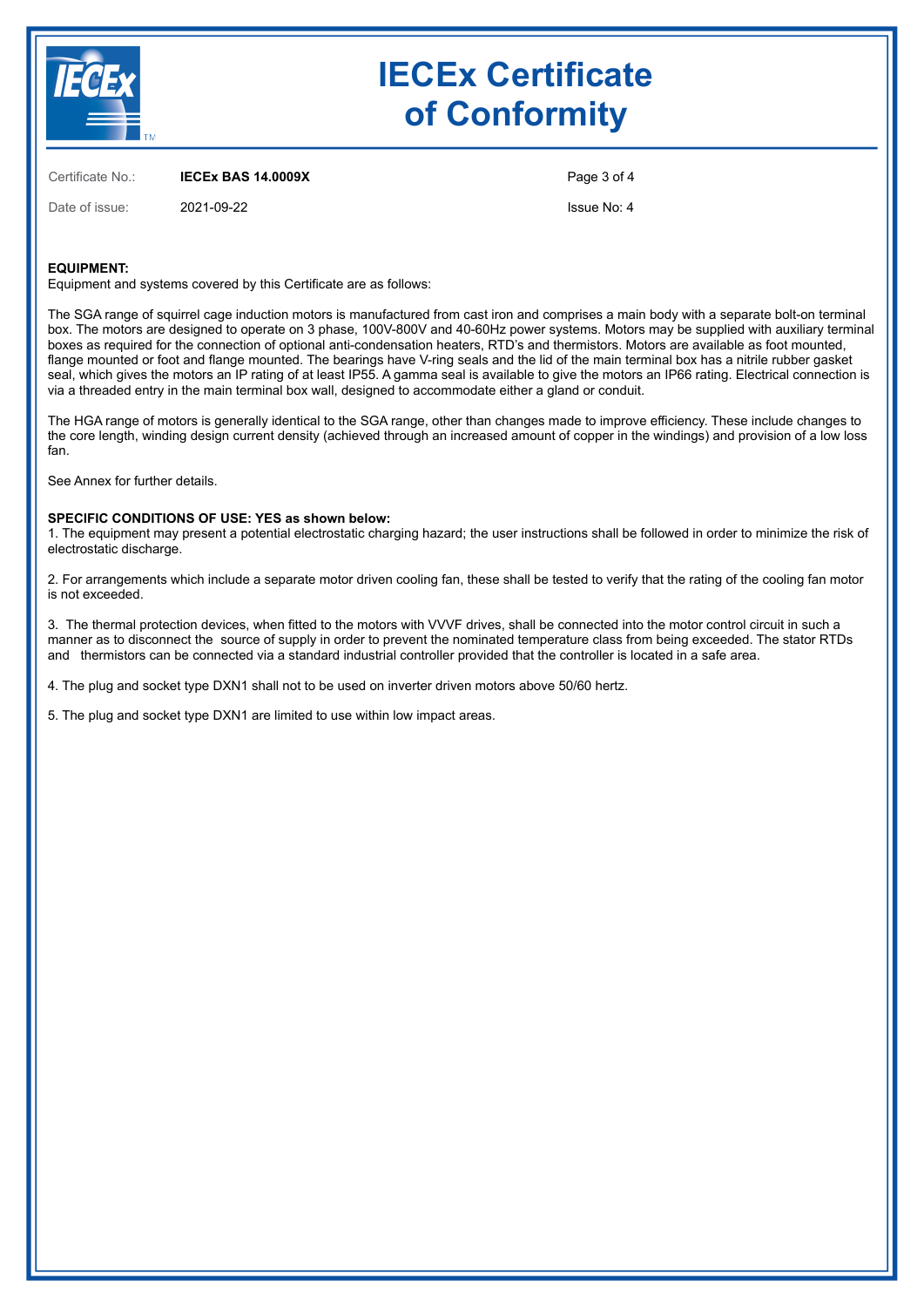

# **IECEx Certificate of Conformity**

Certificate No.: **IECEx BAS 14.0009X**

Page 4 of 4

Date of issue: 2021-09-22

Issue No: 4

## **DETAILS OF CERTIFICATE CHANGES (for issues 1 and above)**

## **Variation 4.1**

To update QARs only.

File Reference: **21/0601**

## **Annex:**

[IECEx BAS 14.0009X Annex 1.pdf](https://www.iecex-certs.com/#/deliverables/CERT/56980/view)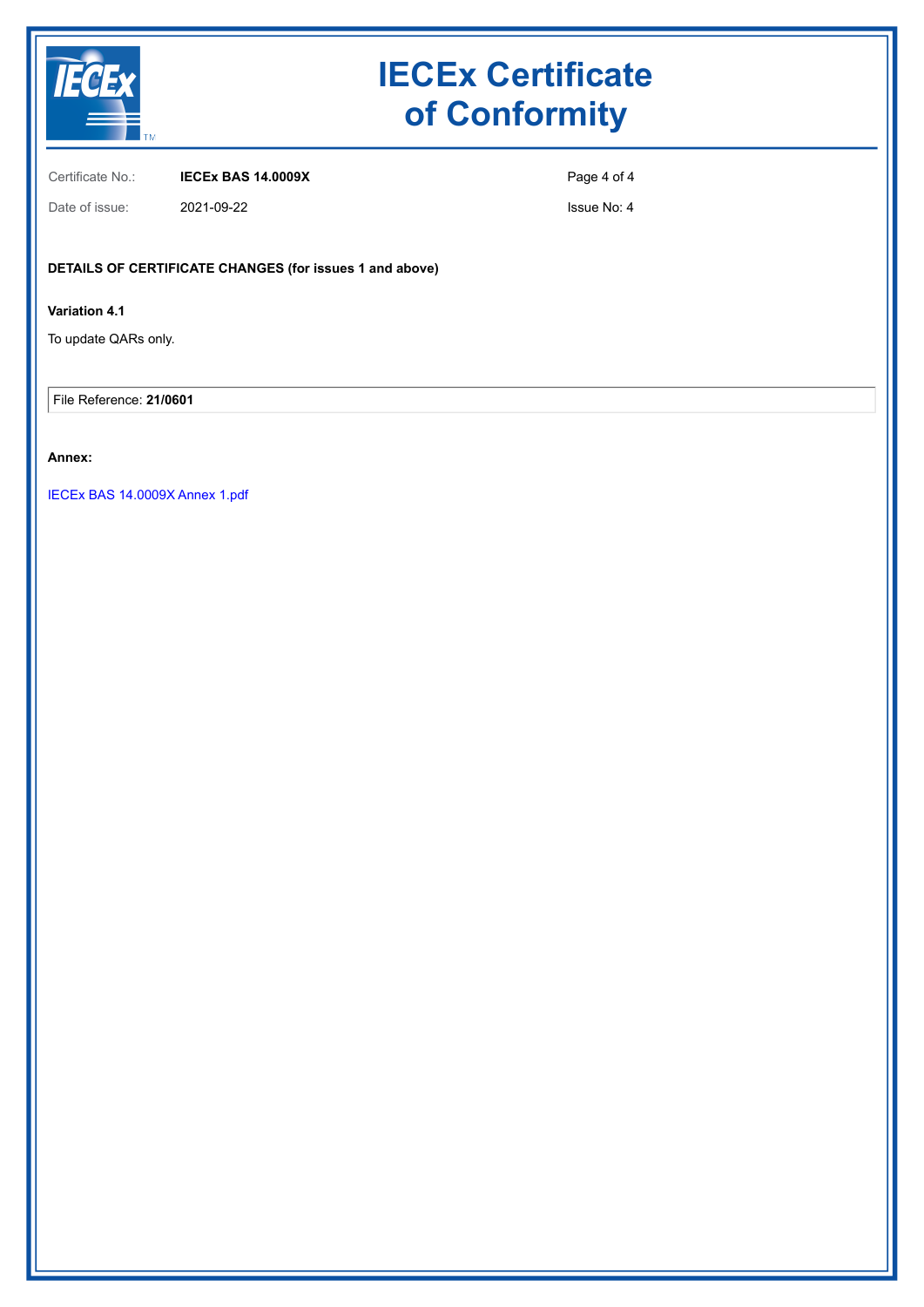### **SGS Baseefa Limited Rockhead Business Park Staden lane, Buxton, Derbyshire SK17 9RZ United Kingdom**



## ANNEX to IECEx BAS 14.0009X Issue No. 1 Date: 2016/06/02

**SGA/HGA Range of Induction Motors** with shaft centre heights ranging from 71 to 315mm for SGA and 80mm to 280mm for HGA are manufactured with cast iron frames for horizontal or vertical, foot and/or flange mounting. The flanges may be oversize or undersize as required and the enclosure provides a degree of ingress protection of at least IP55. The range covers 2 pole to 8 pole 3 phase windings for 40 to 120Hz operation at voltages of 100 to 800V. The range is rated up to 200kW, the largest power ratings being the 2 or 4 pole frame size 315L.

#### Bearing Arrangements

Spigots are machined at either end of the stator frame onto which the machined spigots of cast iron end shields are fitted. The end shields carry the grease lubricated rolling element bearing arrangements which are of ball or roller or angular contact designs. The bearings are covered either by the end shield itself as in smaller frames or by separate bearing covers with appropriate sealing arrangement for ingress protection.

#### **Stator**

The stator core packs are built from insulated silicon steel laminations which are clamped together. The wound and impregnated stator assembly is secured in the stator frame by an interference fit.

#### **Rotor**

The rotor core packs built from insulated steel laminations are fitted on to the steel shaft with an interference fit. The rotor cage is of die cast aluminium and is dynamically balanced by the addition of balanced weights secured onto cast studs on the rotor cage. Double shaft extensions or alterations to standard shaft extensions are included in the range. The rotor construction is designed to be compliant with the requirements of Table 4 of IEC 60079-7 and Table 6 of IEC 60079-15 for any potential risk of air gap sparking with due consideration to risk factors.

#### Terminal Arrangement

The motors are fitted with separate bolt-on cast iron terminal boxes fitted with bolt-on covers incorporating a gasket which is glued to one surface. The position of terminal boxes can be at the top or on either side of the motor frame.

Main terminal boxes contain moulded resin/fibre glass terminal blocks incorporating threaded terminal studs to support the winding ends and supply cables with provision for optional auxiliary terminals. Optionally the winding ends may be brought out as extended flying leads via suitably IECEx/ATEX certified conduit fittings for direct connection to the supply terminals. Adequate clearance and creepage distances are provided as required by the standards for Ex e and Ex nA protection for the applicable voltage category.

Auxiliary terminal boxes may be fitted to the main terminal box to facilitate termination of auxiliary devices like thermistors, anticondensation heaters and RTD's. IECEx/ATEX certified terminal blocks are used to terminate these auxiliary devices.

Cable glands or conduit fittings shall be suitably IECEx/ATEX certified with IP rating equivalent to or better than that of the equipment rating. Unused cable or conduit entries must be fitted with appropriately certified plugs.

Optional plug and socket type DXN1 DXN2 and DXN6 arrangements may also be used that are covered by their own IECEx certificates IECEx LCI 09.0005X, IECEx LCI 09.0006 and IECEx LCI 09.0007.

#### Ventilation

Various methods of cooling are used including TEFC or TEBC with the blower motor being separately IECEx/ATEX certified. Optionally an IECEx/ATEX certified encoder may be attached to the main motor shaft.

#### **Windings**

Motors are wound with modified polyester or polyester-imide enamelled copper wires with the winding overhangs suitably insulated and adequately tied in order to compact them and keep the insulation between phases.

#### Use of Variable Voltage Variable Frequency (VVVF) Drives

Ex e motors operating with VVVF drives are to be tested and certified for each rating as a certified pair.

#### Ambient Temperatures

The standard ambient temperature range for Ex e and Ex t motors is -20 $^{\circ}$ C to +40 $^{\circ}$ C with the option to increase to +50 $^{\circ}$ C, based on the manufacturers initial testing and calculation.